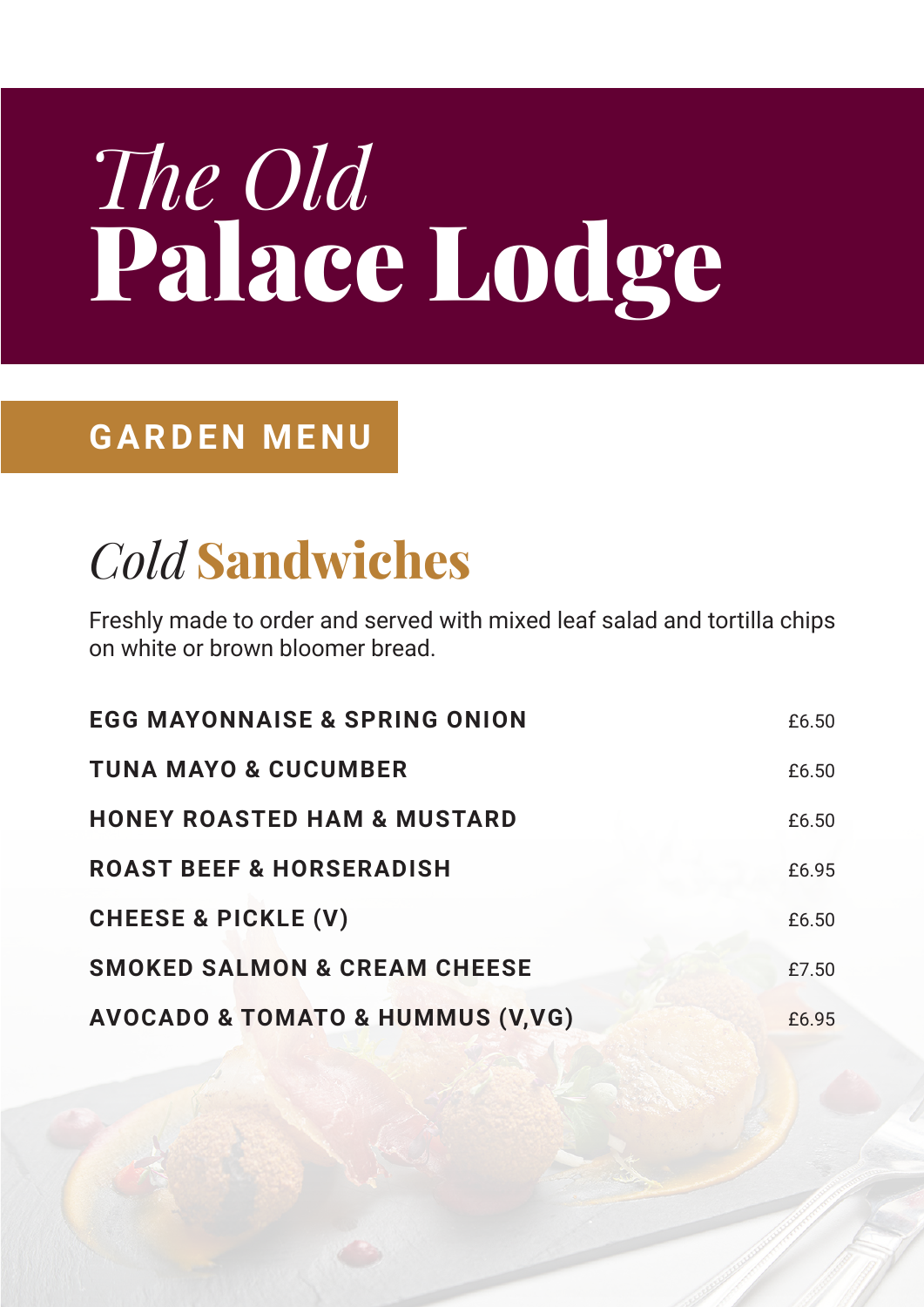### *Hot Sandwiches* & Wraps

Served with fries & salad

| <b>OPL CLUB SANDWICH</b><br>Bacon, Chicken, Egg, Lettuce & Tomato | £12.50 |
|-------------------------------------------------------------------|--------|
| <b>AVOCADO TOMATO &amp; HUMMUS WRAP (V,VG)</b>                    | £11.95 |
| <b>FISH FINGER &amp; TARTARE SAUCE</b>                            | £7.95  |
| <b>BBQ CHICKEN &amp; CHEESE WRAP</b>                              | £11.50 |
| <b>PERI-PERI CHICKEN WRAP</b><br><b>Garlic Mayonnaise</b>         | £11.50 |
| <b>CHICKEN CEASAR WRAP</b>                                        | £11.50 |
|                                                                   |        |

### *Light* Bites

| <b>MARINATED OLIVES &amp; GARLIC BREAD</b>                                                                | £5.95 |
|-----------------------------------------------------------------------------------------------------------|-------|
| <b>OVEN BAKED JACKET POTATO (V, VG, GF)</b><br>Choice Of Fillings From Cheese, Baked Beans, Tuna & Chilli | £7.50 |
| <b>HUMMUS &amp; PITTA BREAD</b>                                                                           | £5.50 |
| <b>CHICKEN WINGS</b><br>6 Pieces With Choice Of Peri Peri, BBQ, Or Buffalo Sauce                          | £9.95 |
| SOUTHERN FRIED CHICKEN FILLETS<br><b>BBQ Sauce</b>                                                        | £6.50 |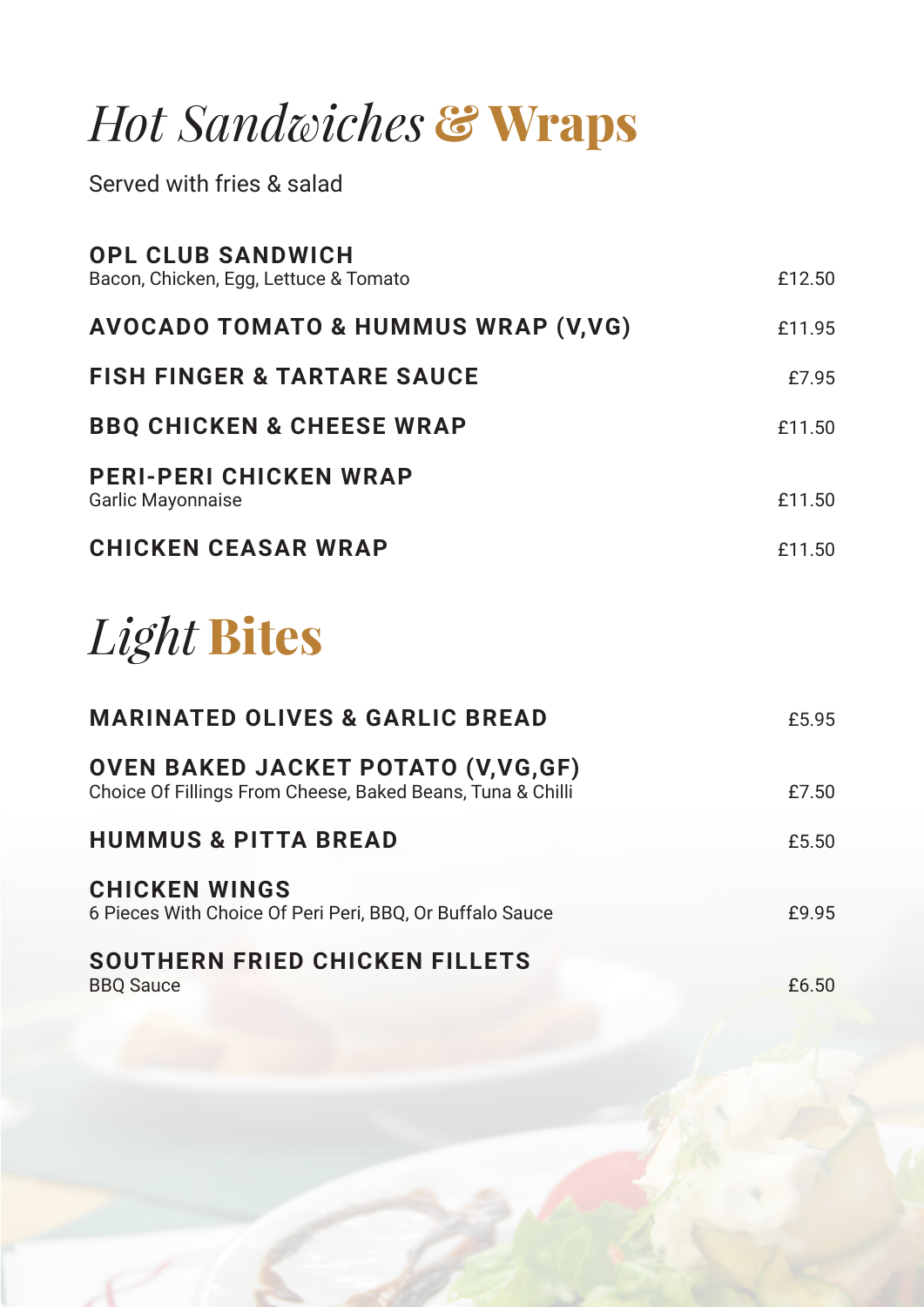## *Main* Meals

| <b>HUNTERS CHICKEN</b><br>Chicken Breast, Bacon, BBQ Sauce, Cheese, Garden Peas & Fries                                                             | £13.95 |
|-----------------------------------------------------------------------------------------------------------------------------------------------------|--------|
| <b>OPL HOMEMADE BEEF BURGER</b><br>Brioche Bun, Hand Cut Chips, Bacon, Cheese & Coleslaw                                                            | £14.95 |
| <b>HALLOUMI BURGER (V)</b><br>Brioche Bun, Vegetable Patty, Hand-Cut Chips & Coleslaw                                                               | £13.95 |
| <b>CRISPY CHICKEN FILLET BURGER</b><br>Brioche Bun, Hand-Cut Chips, Coleslaw & Cheese                                                               | £14.50 |
| <b>CRISPY FISH BURGER</b><br>Brioche Bun, Hand-Cut Chips, Coleslaw & Sweet Chilli                                                                   | £13.95 |
| <b>SPICY BEAN BURGER</b><br>Brioche Bun, Hand-Cut Chips, Coleslaw & Sweet Chilli (V,Vg)                                                             | £13.95 |
| <b>BEER BATTERED FISH &amp; CHIPS</b><br>Hand-Cut Chips, Pea Puree & Tartare Sauce                                                                  | £13.95 |
| <b>OPL SPICY CHICKEN KEBAB</b><br>Pitta Bread, Salad, Fries, Greek Yoghurt & Coleslaw                                                               | £12.95 |
| <b>CAESAR SALAD</b><br>Cos Lettuce, Anchovies, Parmesan, Caesar Dressing & Herb Croutons<br>Add Chicken, Prawns Or Salmon - £4.50 Supplement Charge | £10.95 |
| <b>BEEF LASAGNE</b><br><b>Mixed Salad &amp; Garlic Bread</b>                                                                                        | £12.95 |
| <b>CHILLI CON CARNE</b><br>(Available 24 Hours) Basmati Rice, Tortilla Crisp & Crème Fraiche                                                        | £13.95 |
| <b>CHICKEN TIKKA MASALA</b><br>(Available 24 Hours) (V) Balsamic Rice, Chapati & Mango Chutney                                                      | £13.95 |
| SWEET POTATO & CHICKPEA HOT POT (V, VG)<br>(Available 24 Hours) Flatbread & Salad Garnish                                                           | £12.95 |
|                                                                                                                                                     |        |